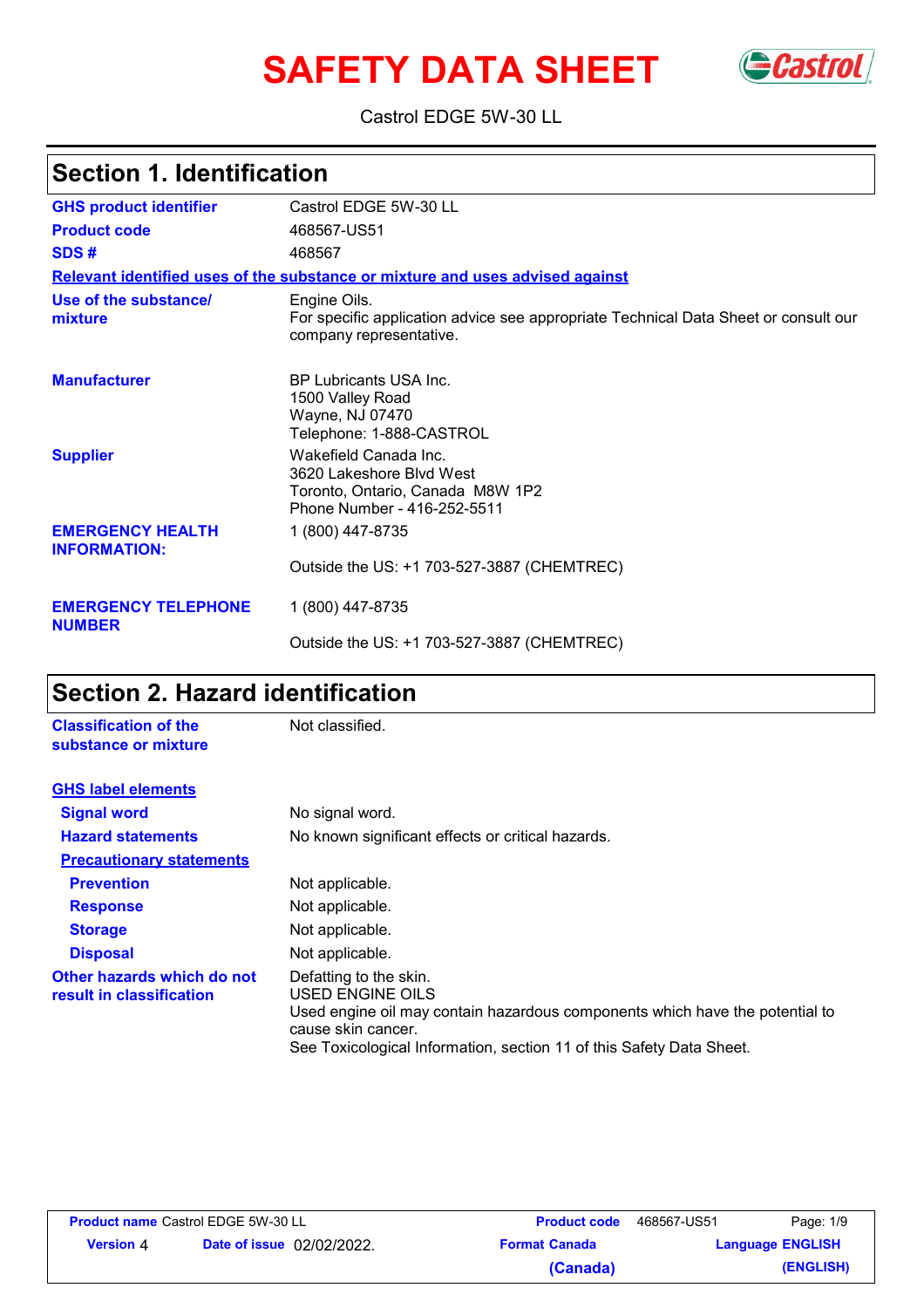# **Section 3. Composition/information on ingredients**

#### **Substance/mixture**

Mixture

Highly refined base oil (IP 346 DMSO extract < 3%). Proprietary performance additives.

| <b>Ingredient name</b>                                 | <b>CAS number</b> | $\%$ (w/w)  |
|--------------------------------------------------------|-------------------|-------------|
| Distillates (petroleum), hydrotreated heavy paraffinic | 64742-54-7        | $ 30 - 60 $ |
| Distillates (petroleum), hydrotreated heavy paraffinic | 64742-54-7        | $15 - 40$   |
| Base oil - highly refined                              | 74499-35-7 /      | $1 - 5$     |
| Phenol, dodecyl-, branched                             | 121158-58-5       | $0.1 - 1$   |

**\*\* Ranges if listed above for hazardous ingredient(s) are prescribed ranges. The actual concentration(s) or actual concentration range(s) are being withheld as a trade secret.**

**There are no additional ingredients present which, within the current knowledge of the supplier and in the concentrations applicable, are classified as hazardous to health and hence require reporting in this section.**

**Occupational exposure limits, if available, are listed in Section 8.**

# **Section 4. First-aid measures**

#### Do not induce vomiting unless directed to do so by medical personnel. Get medical attention if symptoms occur. In case of contact, immediately flush eyes with plenty of water for at least 15 minutes. Eyelids should be held away from the eyeball to ensure thorough rinsing. Check for and remove any contact lenses. Get medical attention. Wash skin thoroughly with soap and water or use recognized skin cleanser. Remove contaminated clothing and shoes. Wash clothing before reuse. Clean shoes thoroughly before reuse. Get medical attention if symptoms occur. If inhaled, remove to fresh air. Get medical attention if symptoms occur. **Eye contact Skin contact Inhalation Ingestion Protection of first-aiders** No action shall be taken involving any personal risk or without suitable training. **Description of necessary first aid measures**

### **Most important symptoms/effects, acute and delayed**

**See Section 11 for more detailed information on health effects and symptoms.**

### **Indication of immediate medical attention and special treatment needed, if necessary**

| <b>Notes to physician</b>  | Treatment should in general be symptomatic and directed to relieving any effects. |
|----------------------------|-----------------------------------------------------------------------------------|
| <b>Specific treatments</b> | No specific treatment.                                                            |

# **Section 5. Fire-fighting measures**

| <b>Extinguishing media</b>                               |                                                                                                                                                                                                   |
|----------------------------------------------------------|---------------------------------------------------------------------------------------------------------------------------------------------------------------------------------------------------|
| <b>Suitable extinguishing</b><br>media                   | In case of fire, use foam, dry chemical or carbon dioxide extinguisher or spray.                                                                                                                  |
| <b>Unsuitable extinguishing</b><br>media                 | Do not use water jet.                                                                                                                                                                             |
| <b>Specific hazards arising</b><br>from the chemical     | In a fire or if heated, a pressure increase will occur and the container may burst.                                                                                                               |
| <b>Hazardous thermal</b><br>decomposition products       | Combustion products may include the following:<br>carbon oxides (CO, CO <sub>2</sub> ) (carbon monoxide, carbon dioxide)                                                                          |
| <b>Special protective actions</b><br>for fire-fighters   | No action shall be taken involving any personal risk or without suitable training.<br>Promptly isolate the scene by removing all persons from the vicinity of the incident if<br>there is a fire. |
| <b>Special protective</b><br>equipment for fire-fighters | Fire-fighters should wear positive pressure self-contained breathing apparatus<br>(SCBA) and full turnout gear.                                                                                   |

| <b>Product name Castrol EDGE 5W-30 LL</b> |                                  | <b>Product code</b>  | 468567-US51 | Page: 2/9               |
|-------------------------------------------|----------------------------------|----------------------|-------------|-------------------------|
| <b>Version</b> 4                          | <b>Date of issue 02/02/2022.</b> | <b>Format Canada</b> |             | <b>Language ENGLISH</b> |
|                                           |                                  | (Canada)             |             | (ENGLISH)               |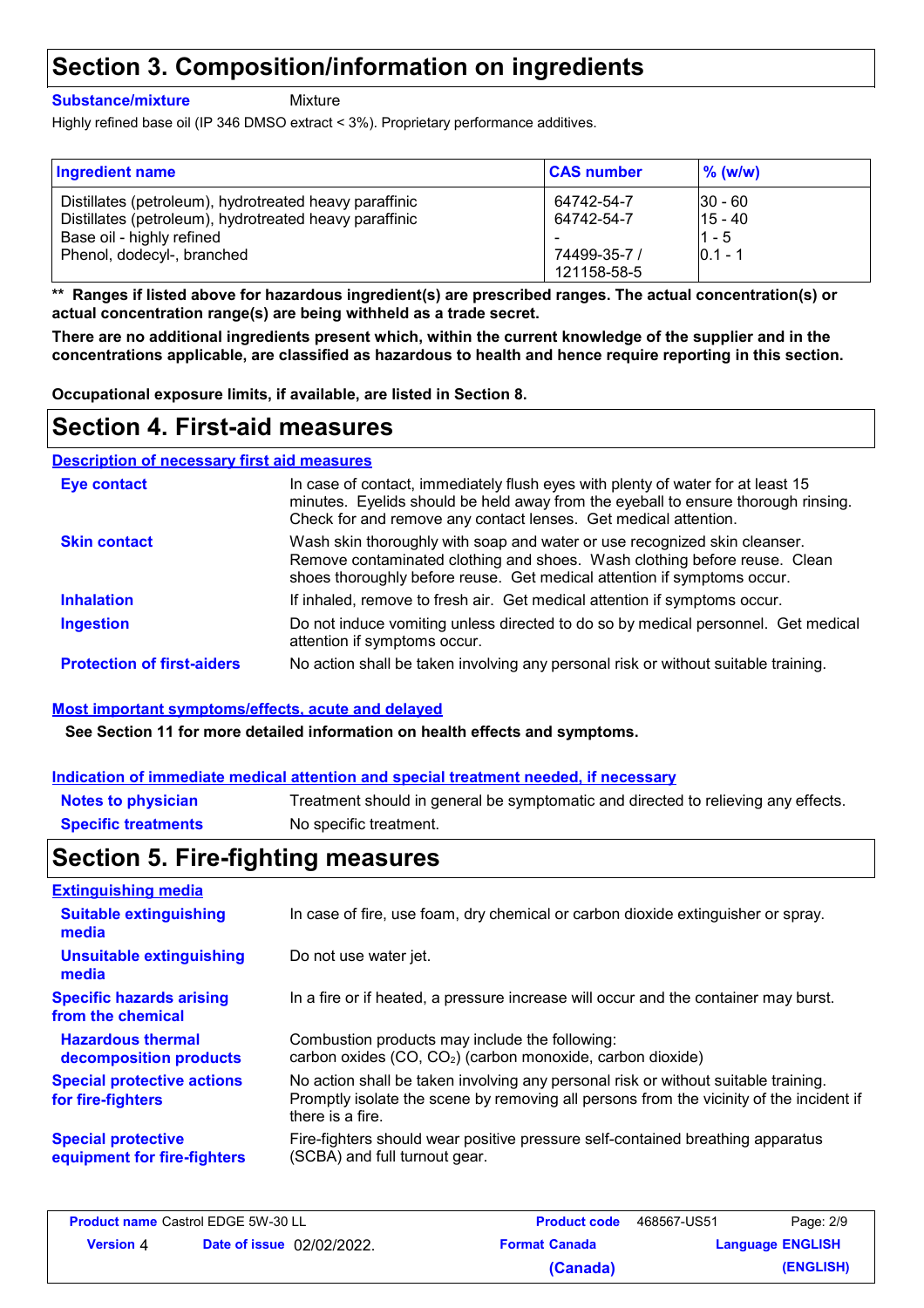## **Section 6. Accidental release measures**

|                                                              | <b>Personal precautions, protective equipment and emergency procedures</b>                                                                                                                                                                                                                                                                                                                         |  |  |  |  |
|--------------------------------------------------------------|----------------------------------------------------------------------------------------------------------------------------------------------------------------------------------------------------------------------------------------------------------------------------------------------------------------------------------------------------------------------------------------------------|--|--|--|--|
| For non-emergency<br>personnel                               | No action shall be taken involving any personal risk or without suitable training.<br>Evacuate surrounding areas. Keep unnecessary and unprotected personnel from<br>entering. Do not touch or walk through spilled material. Put on appropriate<br>personal protective equipment. Floors may be slippery; use care to avoid falling.                                                              |  |  |  |  |
| For emergency responders                                     | If specialized clothing is required to deal with the spillage, take note of any<br>information in Section 8 on suitable and unsuitable materials. See also the<br>information in "For non-emergency personnel".                                                                                                                                                                                    |  |  |  |  |
| <b>Environmental precautions</b>                             | Avoid dispersal of spilled material and runoff and contact with soil, waterways,<br>drains and sewers. Inform the relevant authorities if the product has caused<br>environmental pollution (sewers, waterways, soil or air).                                                                                                                                                                      |  |  |  |  |
| <b>Methods and materials for containment and cleaning up</b> |                                                                                                                                                                                                                                                                                                                                                                                                    |  |  |  |  |
| <b>Small spill</b>                                           | Stop leak if without risk. Move containers from spill area. Absorb with an inert<br>material and place in an appropriate waste disposal container. Dispose of via a<br>licensed waste disposal contractor.                                                                                                                                                                                         |  |  |  |  |
| <b>Large spill</b>                                           | Stop leak if without risk. Move containers from spill area. Prevent entry into sewers,<br>water courses, basements or confined areas. Contain and collect spillage with non-<br>combustible, absorbent material e.g. sand, earth, vermiculite or diatomaceous earth<br>and place in container for disposal according to local regulations. Dispose of via a<br>licensed waste disposal contractor. |  |  |  |  |
|                                                              |                                                                                                                                                                                                                                                                                                                                                                                                    |  |  |  |  |

# **Section 7. Handling and storage**

| <b>Precautions for safe handling</b>                                      |                                                                                                                                                                                                                                                                                                                                                                                                                                                                                                                                                                                               |
|---------------------------------------------------------------------------|-----------------------------------------------------------------------------------------------------------------------------------------------------------------------------------------------------------------------------------------------------------------------------------------------------------------------------------------------------------------------------------------------------------------------------------------------------------------------------------------------------------------------------------------------------------------------------------------------|
| <b>Protective measures</b>                                                | Put on appropriate personal protective equipment (see Section 8).                                                                                                                                                                                                                                                                                                                                                                                                                                                                                                                             |
| <b>Advice on general</b><br>occupational hygiene                          | Eating, drinking and smoking should be prohibited in areas where this material is<br>handled, stored and processed. Wash thoroughly after handling. Remove<br>contaminated clothing and protective equipment before entering eating areas. See<br>also Section 8 for additional information on hygiene measures.                                                                                                                                                                                                                                                                              |
| <b>Conditions for safe storage,</b><br>including any<br>incompatibilities | Store in accordance with local regulations. Store in original container protected<br>from direct sunlight in a dry, cool and well-ventilated area, away from incompatible<br>materials (see Section 10) and food and drink. Keep container tightly closed and<br>sealed until ready for use. Store and use only in equipment/containers designed for<br>use with this product. Containers that have been opened must be carefully resealed<br>and kept upright to prevent leakage. Do not store in unlabeled containers. Use<br>appropriate containment to avoid environmental contamination. |
| <b>Not suitable</b>                                                       | Prolonged exposure to elevated temperature                                                                                                                                                                                                                                                                                                                                                                                                                                                                                                                                                    |

# **Section 8. Exposure controls/personal protection**

### **Control parameters**

### **Occupational exposure limits**

| <b>Ingredient name</b>                                                                                           |                                           | <b>Exposure limits</b>                                                                                                                                                                                                                                                                                                                                                                                          |                         |  |  |  |  |
|------------------------------------------------------------------------------------------------------------------|-------------------------------------------|-----------------------------------------------------------------------------------------------------------------------------------------------------------------------------------------------------------------------------------------------------------------------------------------------------------------------------------------------------------------------------------------------------------------|-------------------------|--|--|--|--|
| Distillates (petroleum), hydrotreated heavy paraffinic<br>Distillates (petroleum), hydrotreated heavy paraffinic |                                           | <b>CA Alberta Provincial (Canada).</b><br>8 hrs OEL: 5 mg/m <sup>3</sup> 8 hours. Issued/Revised: 4/2004<br>Form: Mist<br>15 min OEL: 10 mg/m <sup>3</sup> 15 minutes. Issued/Revised:<br>7/2009 Form: Mist<br><b>CA Quebec Provincial (Canada).</b><br>TWAEV: 5 mg/m <sup>3</sup> 8 hours. Issued/Revised: 1/2000<br>Form: mist<br>STEV: 10 mg/m <sup>3</sup> 15 minutes. Issued/Revised: 1/2000<br>Form: mist |                         |  |  |  |  |
|                                                                                                                  |                                           | <b>CA Alberta Provincial (Canada).</b><br>8 hrs OEL: 5 mg/m <sup>3</sup> 8 hours. Issued/Revised: 4/2004<br>Form: Mist<br>15 min OEL: 10 mg/m <sup>3</sup> 15 minutes. Issued/Revised:<br>7/2009 Form: Mist                                                                                                                                                                                                     |                         |  |  |  |  |
|                                                                                                                  | <b>Product name Castrol EDGE 5W-30 LL</b> | <b>Product code</b><br>468567-US51                                                                                                                                                                                                                                                                                                                                                                              | Page: 3/9               |  |  |  |  |
| <b>Version 4</b>                                                                                                 | <b>Date of issue</b> 02/02/2022.          | <b>Format Canada</b>                                                                                                                                                                                                                                                                                                                                                                                            | <b>Language ENGLISH</b> |  |  |  |  |
|                                                                                                                  |                                           | (Canada)                                                                                                                                                                                                                                                                                                                                                                                                        | (ENGLISH)               |  |  |  |  |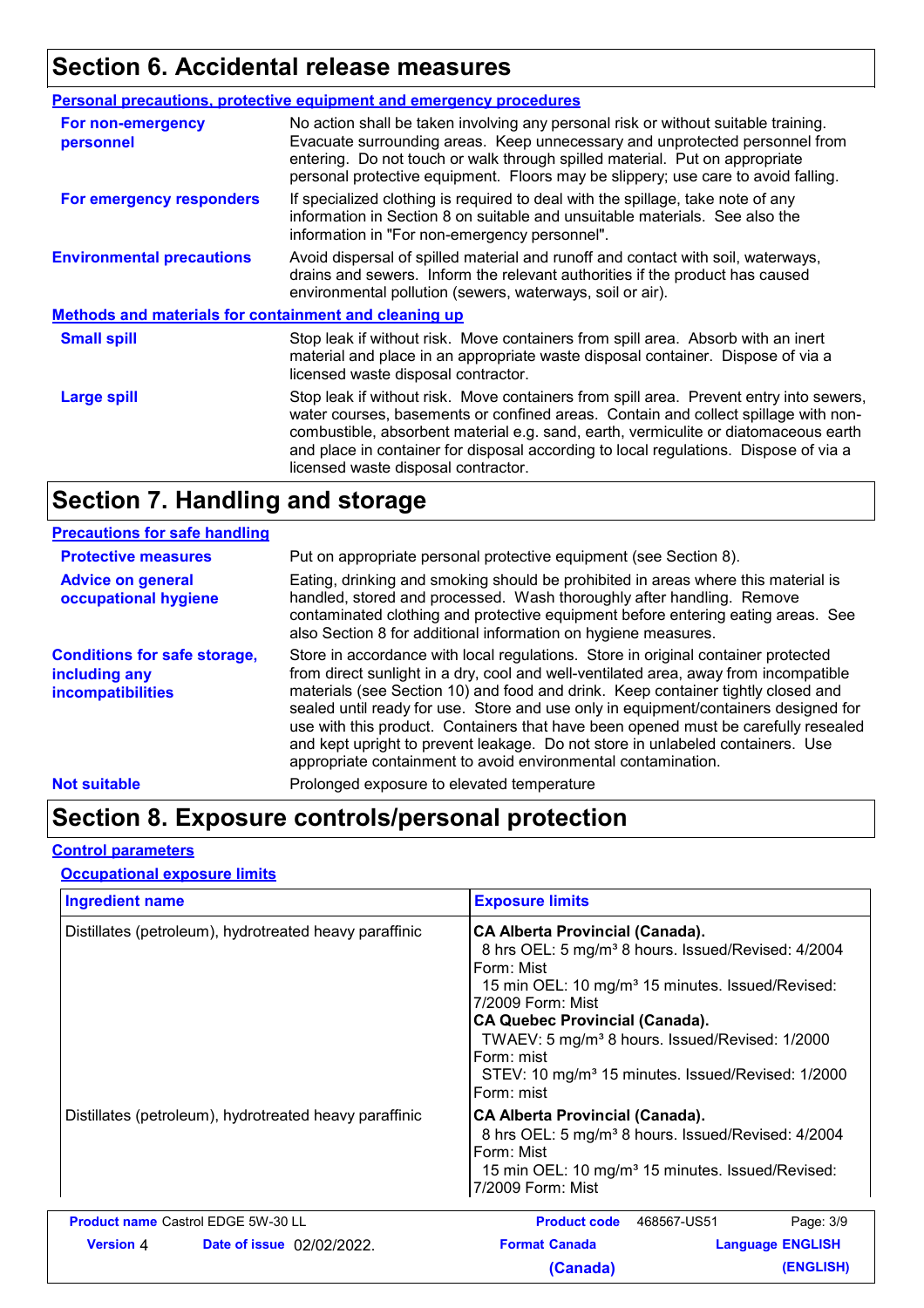#### **Section 8. Exposure controls/personal protection CA Quebec Provincial (Canada).** TWAEV: 5 mg/m³ 8 hours. Issued/Revised: 1/2000 Form: mist STEV: 10 mg/m<sup>3</sup> 15 minutes. Issued/Revised: 1/2000 Form: mist Base oil - highly refined **CA Alberta Provincial (Canada).** 15 min OEL: 10 mg/m<sup>3</sup> 15 minutes. Issued/Revised: 7/2009 Form: Mist 8 hrs OEL: 5 mg/m<sup>3</sup> 8 hours. Issued/Revised: 4/2004 Form: Mist **CA Quebec Provincial (Canada).** STEV: 10 mg/m<sup>3</sup> 15 minutes. Issued/Revised: 1/2000 Form: mist TWAEV: 5 mg/m³ 8 hours. Issued/Revised: 1/2000 Form: mist **Hand protection** Wear protective gloves if prolonged or repeated contact is likely. Wear chemical resistant gloves. Recommended: Nitrile gloves. The correct choice of protective gloves depends upon the chemicals being handled, the conditions of work and use, and the condition of the gloves (even the best chemically resistant glove will break down after repeated chemical exposures). Most gloves provide only a short time of protection before they must be discarded and replaced. Because specific work environments and material handling practices vary, safety procedures should be developed for each intended application. Gloves should therefore be chosen in consultation with the supplier/manufacturer and with a full assessment of the working conditions. **Eye/face protection** Safety glasses with side shields. **Environmental exposure controls** Emissions from ventilation or work process equipment should be checked to ensure they comply with the requirements of environmental protection legislation. In some cases, fume scrubbers, filters or engineering modifications to the process equipment will be necessary to reduce emissions to acceptable levels. **Appropriate engineering controls** All activities involving chemicals should be assessed for their risks to health, to ensure exposures are adequately controlled. Personal protective equipment should only be considered after other forms of control measures (e.g. engineering controls) have been suitably evaluated. Personal protective equipment should conform to appropriate standards, be suitable for use, be kept in good condition and properly maintained. Your supplier of personal protective equipment should be consulted for advice on selection and appropriate standards. For further information contact your national organisation for standards. Provide exhaust ventilation or other engineering controls to keep the relevant airborne concentrations below their respective occupational exposure limits. The final choice of protective equipment will depend upon a risk assessment. It is important to ensure that all items of personal protective equipment are compatible. Wash hands, forearms and face thoroughly after handling chemical products, before eating, smoking and using the lavatory and at the end of the working period. Appropriate techniques should be used to remove potentially contaminated clothing. Wash contaminated clothing before reusing. Ensure that eyewash stations and safety showers are close to the workstation location. **Hygiene measures Individual protection measures Skin protection**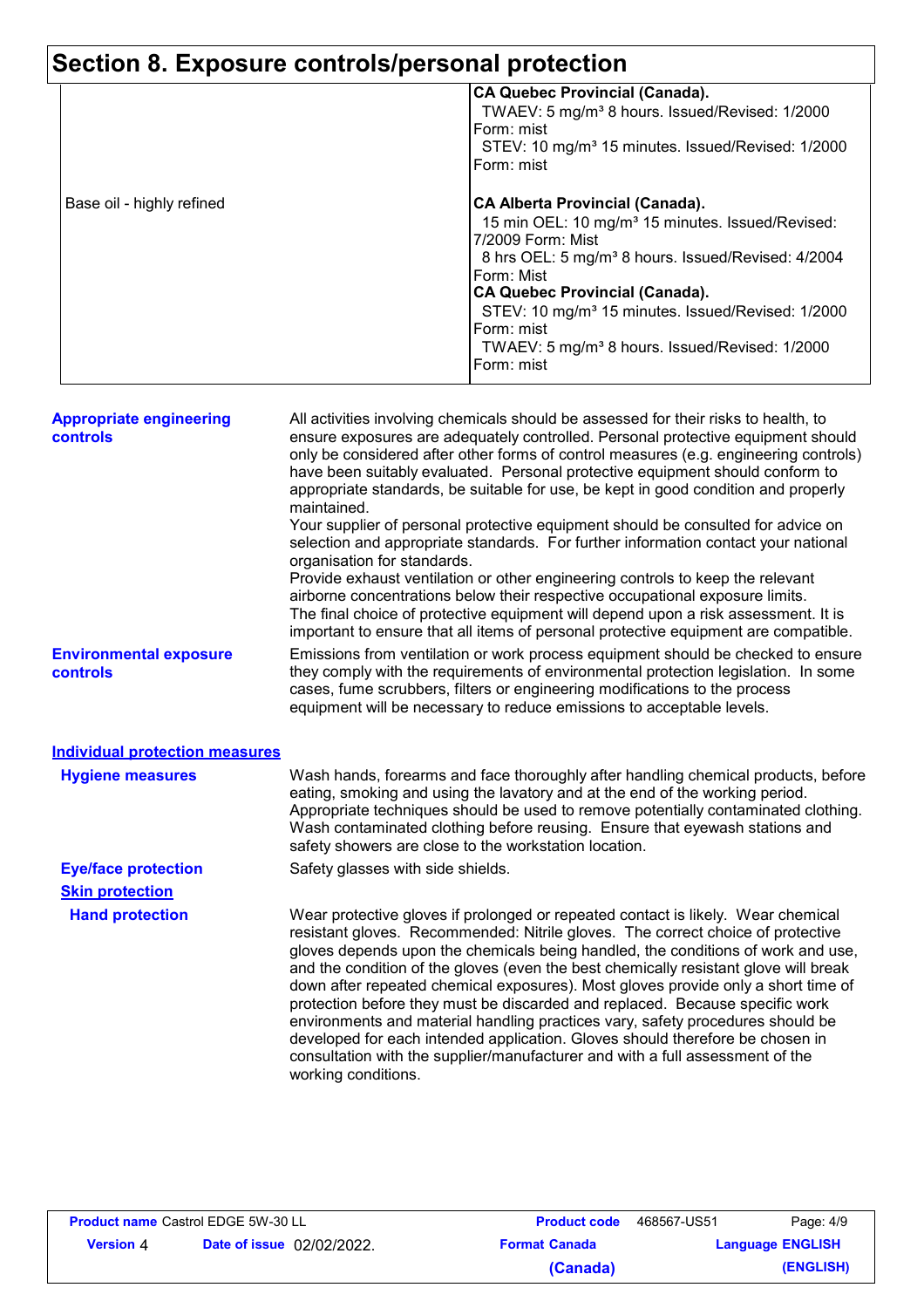# **Section 8. Exposure controls/personal protection**

| <b>Body protection</b>        | Use of protective clothing is good industrial practice.<br>Personal protective equipment for the body should be selected based on the task<br>being performed and the risks involved and should be approved by a specialist                                                                                                                                                                                                                                                                           |
|-------------------------------|-------------------------------------------------------------------------------------------------------------------------------------------------------------------------------------------------------------------------------------------------------------------------------------------------------------------------------------------------------------------------------------------------------------------------------------------------------------------------------------------------------|
|                               | before handling this product.<br>Cotton or polyester/cotton overalls will only provide protection against light<br>superficial contamination that will not soak through to the skin. Overalls should be<br>laundered on a regular basis. When the risk of skin exposure is high (e.g. when<br>cleaning up spillages or if there is a risk of splashing) then chemical resistant aprons<br>and/or impervious chemical suits and boots will be required.                                                |
| <b>Other skin protection</b>  | Appropriate footwear and any additional skin protection measures should be<br>selected based on the task being performed and the risks involved and should be<br>approved by a specialist before handling this product.                                                                                                                                                                                                                                                                               |
| <b>Respiratory protection</b> | In case of insufficient ventilation, wear suitable respiratory equipment.<br>The correct choice of respiratory protection depends upon the chemicals being<br>handled, the conditions of work and use, and the condition of the respiratory<br>equipment. Safety procedures should be developed for each intended application.<br>Respiratory protection equipment should therefore be chosen in consultation with<br>the supplier/manufacturer and with a full assessment of the working conditions. |

## **Section 9. Physical and chemical properties**

The conditions of measurement of all properties are at standard temperature and pressure unless otherwise indicated.

#### **Appearance**

| <b>Physical state</b>                                             | Liquid.                                                      |                        |         |                    |                        |     |               |
|-------------------------------------------------------------------|--------------------------------------------------------------|------------------------|---------|--------------------|------------------------|-----|---------------|
| <b>Color</b>                                                      | Brown.                                                       |                        |         |                    |                        |     |               |
| Odor                                                              | Not available.                                               |                        |         |                    |                        |     |               |
| <b>Odor threshold</b>                                             | Not available.                                               |                        |         |                    |                        |     |               |
| pH                                                                | Not applicable.                                              |                        |         |                    |                        |     |               |
| <b>Melting point/freezing point</b>                               | Not available.                                               |                        |         |                    |                        |     |               |
| <b>Boiling point, initial boiling</b><br>point, and boiling range | Not available.                                               |                        |         |                    |                        |     |               |
| <b>Flash point</b>                                                | Closed cup: >180°C (>356°F) [Pensky-Martens]                 |                        |         |                    |                        |     |               |
| <b>Pour point</b>                                                 | $-39 °C$                                                     |                        |         |                    |                        |     |               |
| <b>Drop Point</b>                                                 | Not available.                                               |                        |         |                    |                        |     |               |
| <b>Evaporation rate</b>                                           | Not available.                                               |                        |         |                    |                        |     |               |
| <b>Flammability</b>                                               |                                                              |                        |         |                    |                        |     |               |
| <b>Flammability (solid, gas)</b>                                  | Not applicable. Based on - Physical state                    |                        |         |                    |                        |     |               |
| Lower and upper explosion<br>limit/flammability limit             | Not available.                                               |                        |         |                    |                        |     |               |
| <b>Vapor pressure</b>                                             |                                                              | Vapor Pressure at 20°C |         |                    | Vapor pressure at 50°C |     |               |
|                                                                   | <b>Ingredient name</b>                                       | mm Hg                  | kPa     | <b>Method</b>      | mm<br>Hg               | kPa | <b>Method</b> |
|                                                                   | Distillates (petroleum),<br>hydrotreated heavy<br>paraffinic | 0.08                   | < 0.011 | <b>ASTM D 5191</b> |                        |     |               |
|                                                                   | Distillates (petroleum),<br>hydrotreated heavy               | < 0.08                 | < 0.011 | <b>ASTM D 5191</b> |                        |     |               |

**Relative density Solubility Relative vapor density**

**Product name** Castrol EDGE 5W-30 LL

Not available. Not available. insoluble in water. **Density**  $\leq 1000 \text{ kg/m}^3 \leq 1 \text{ g/cm}^3$  at 15°C paraffinic

|           | oduct name Castrol EDGE 5W-30 LL | <b>Product code</b>  | 468567-US51 | Page: 5/9               |
|-----------|----------------------------------|----------------------|-------------|-------------------------|
| Version 4 | <b>Date of issue</b> 02/02/2022. | <b>Format Canada</b> |             | <b>Language ENGLISH</b> |
|           |                                  | (Canada)             |             | (ENGLISH)               |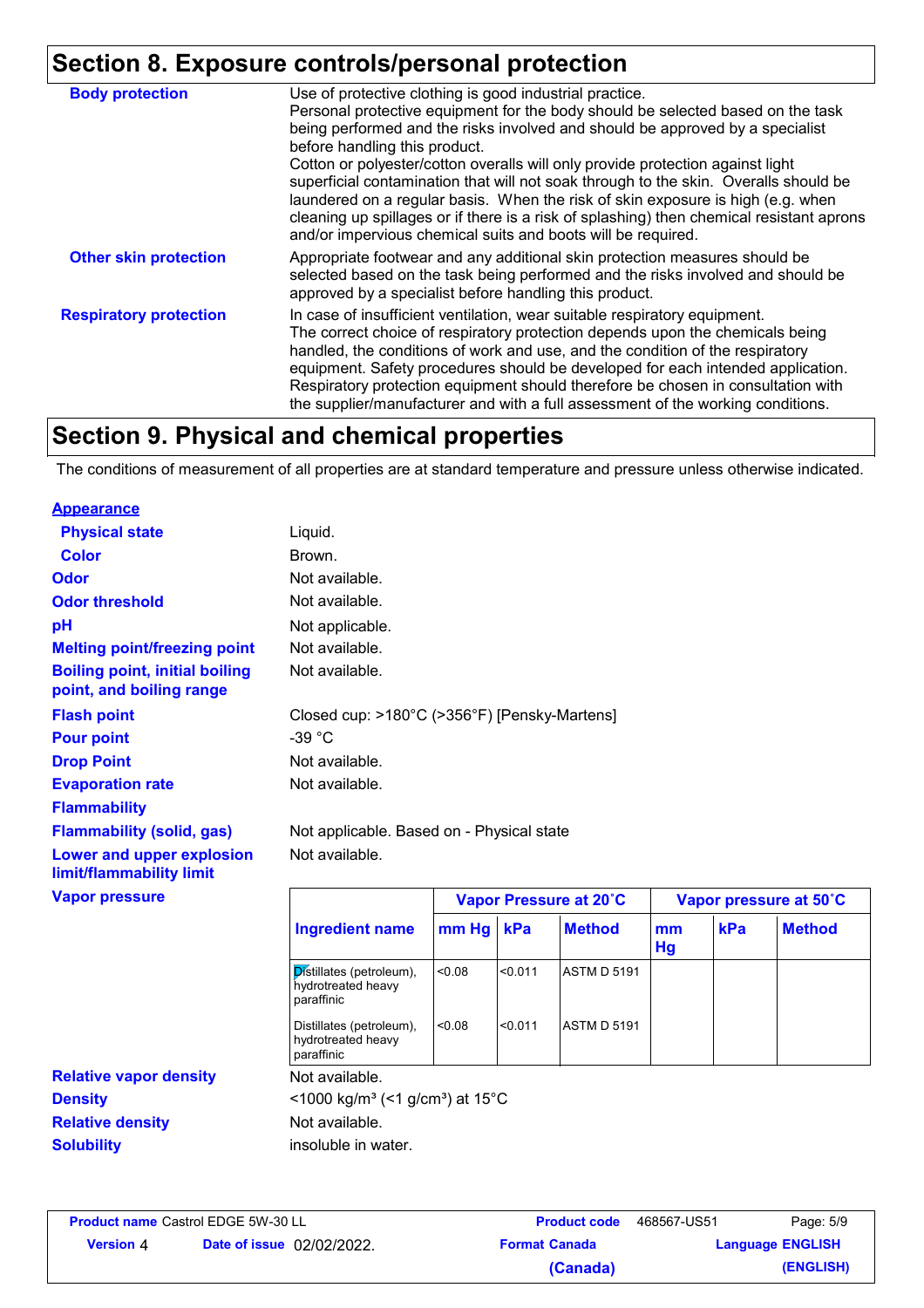# **Section 9. Physical and chemical properties**

| <b>Partition coefficient: n-</b><br>octanol/water | <b>Not applicable.</b>                                                                                                                        |
|---------------------------------------------------|-----------------------------------------------------------------------------------------------------------------------------------------------|
| <b>Auto-ignition temperature</b>                  | Not available.                                                                                                                                |
| <b>Decomposition temperature</b>                  | Not available.                                                                                                                                |
| <b>Viscosity</b>                                  | Kinematic: 62 to 70 mm <sup>2</sup> /s (62 to 70 cSt) at $40^{\circ}$ C<br>Kinematic: 11 to 12.4 mm <sup>2</sup> /s (11 to 12.4 cSt) at 100°C |
| <b>Particle characteristics</b>                   |                                                                                                                                               |
| <b>Median particle size</b>                       | Mot applicable.                                                                                                                               |

# **Section 10. Stability and reactivity**

| <b>Reactivity</b>                                   | No specific test data available for this product. Refer to Conditions to avoid and<br>Incompatible materials for additional information.                                   |
|-----------------------------------------------------|----------------------------------------------------------------------------------------------------------------------------------------------------------------------------|
| <b>Chemical stability</b>                           | The product is stable.                                                                                                                                                     |
| <b>Possibility of hazardous</b><br><b>reactions</b> | Under normal conditions of storage and use, hazardous reactions will not occur.<br>Under normal conditions of storage and use, hazardous polymerization will not<br>occur. |
| <b>Conditions to avoid</b>                          | Avoid all possible sources of ignition (spark or flame).                                                                                                                   |
| Incompatible materials                              | Reactive or incompatible with the following materials: oxidizing materials.                                                                                                |
| <b>Hazardous decomposition</b><br>products          | Under normal conditions of storage and use, hazardous decomposition products<br>should not be produced.                                                                    |

# **Section 11. Toxicological information**

### **Information on toxicological effects**

### **Aspiration hazard**

| <b>Name</b><br><b>Result</b>                                                        |                                                                                                   |                                                                                          |  |
|-------------------------------------------------------------------------------------|---------------------------------------------------------------------------------------------------|------------------------------------------------------------------------------------------|--|
| Distillates (petroleum), hydrotreated heavy paraffinic<br>Base oil - highly refined |                                                                                                   | <b>ASPIRATION HAZARD - Category 1</b><br><b>ASPIRATION HAZARD - Category 1</b>           |  |
| Information on the likely<br>routes of exposure                                     | Routes of entry anticipated: Dermal, Inhalation.                                                  |                                                                                          |  |
| <b>Potential acute health effects</b>                                               |                                                                                                   |                                                                                          |  |
| <b>Eye contact</b>                                                                  | No known significant effects or critical hazards.                                                 |                                                                                          |  |
| <b>Skin contact</b>                                                                 |                                                                                                   | Defatting to the skin. May cause skin dryness and irritation.                            |  |
| <b>Inhalation</b>                                                                   | Vapor inhalation under ambient conditions is not normally a problem due to low<br>vapor pressure. |                                                                                          |  |
| <b>Ingestion</b>                                                                    | No known significant effects or critical hazards.                                                 |                                                                                          |  |
|                                                                                     | <b>Symptoms related to the physical, chemical and toxicological characteristics</b>               |                                                                                          |  |
| <b>Eye contact</b>                                                                  | No specific data.                                                                                 |                                                                                          |  |
| <b>Inhalation</b>                                                                   | No specific data.                                                                                 |                                                                                          |  |
| <b>Skin contact</b>                                                                 | Adverse symptoms may include the following:<br>irritation<br>dryness<br>cracking                  |                                                                                          |  |
| <b>Ingestion</b>                                                                    | No specific data.                                                                                 |                                                                                          |  |
|                                                                                     |                                                                                                   | Delayed and immediate effects and also chronic effects from short and long term exposure |  |
| <b>Short term exposure</b>                                                          |                                                                                                   |                                                                                          |  |

| <b>Product name Castrol EDGE 5W-30 LL</b> |                                  | <b>Product code</b>  | 468567-US51             | Page: 6/9 |
|-------------------------------------------|----------------------------------|----------------------|-------------------------|-----------|
| <b>Version</b> 4                          | <b>Date of issue</b> 02/02/2022. | <b>Format Canada</b> | <b>Language ENGLISH</b> |           |
|                                           |                                  | (Canada)             |                         | (ENGLISH) |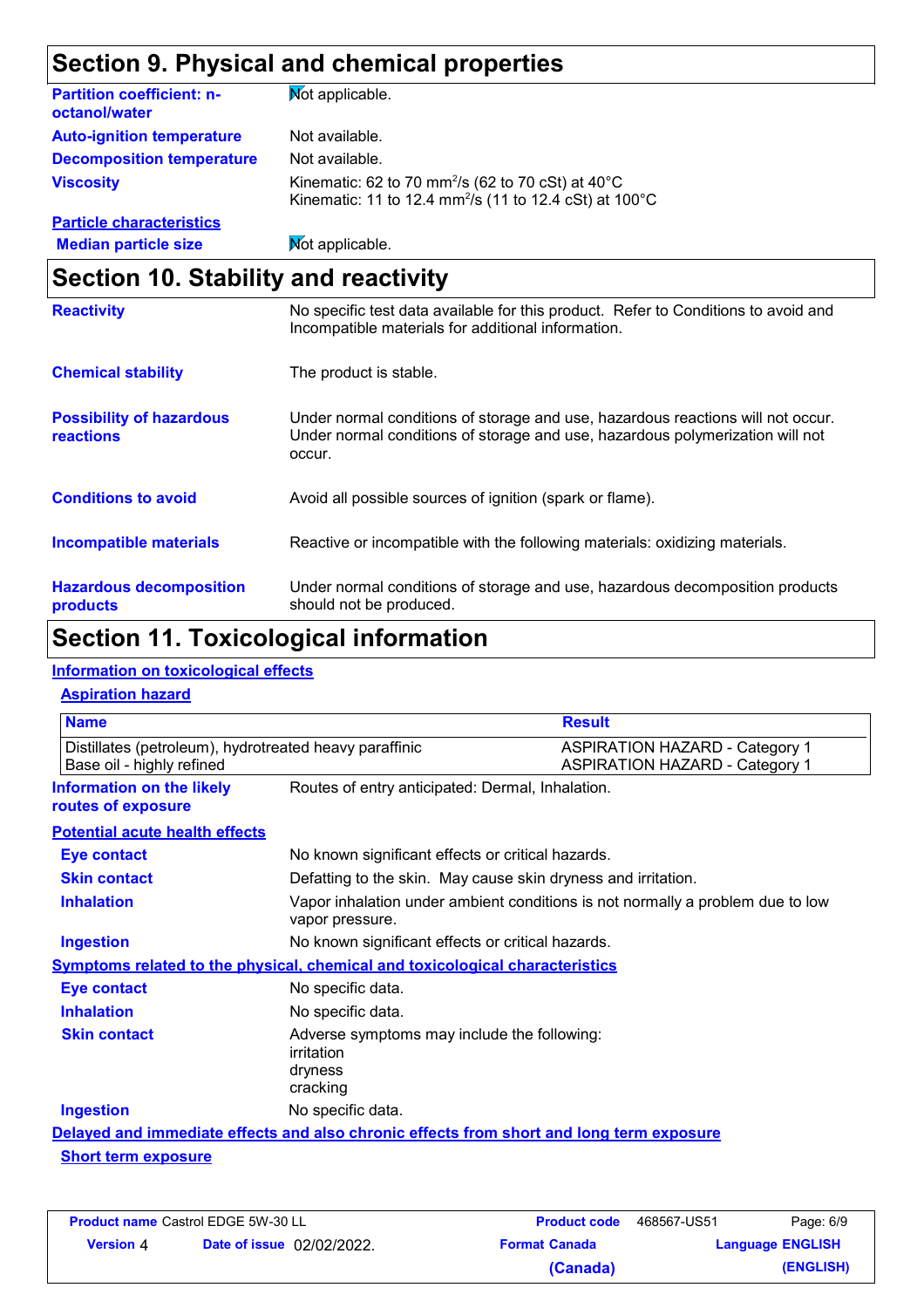# **Section 11. Toxicological information**

| <b>Potential immediate</b><br>effects   | Not available.                                                                                                                                                                                                                                                                                                                                                                                              |
|-----------------------------------------|-------------------------------------------------------------------------------------------------------------------------------------------------------------------------------------------------------------------------------------------------------------------------------------------------------------------------------------------------------------------------------------------------------------|
| <b>Potential delayed effects</b>        | Not available.                                                                                                                                                                                                                                                                                                                                                                                              |
| <b>Long term exposure</b>               |                                                                                                                                                                                                                                                                                                                                                                                                             |
| <b>Potential immediate</b><br>effects   | Not available.                                                                                                                                                                                                                                                                                                                                                                                              |
| <b>Potential delayed effects</b>        | Not available.                                                                                                                                                                                                                                                                                                                                                                                              |
| <b>Potential chronic health effects</b> |                                                                                                                                                                                                                                                                                                                                                                                                             |
| <b>General</b>                          | USED ENGINE OILS<br>Combustion products resulting from the operation of internal combustion engines<br>contaminate engine oils during use. Used engine oil may contain hazardous<br>components which have the potential to cause skin cancer. Frequent or prolonged<br>contact with all types and makes of used engine oil must therefore be avoided and a<br>high standard of personal hygiene maintained. |
| <b>Carcinogenicity</b>                  | No known significant effects or critical hazards.                                                                                                                                                                                                                                                                                                                                                           |
| <b>Mutagenicity</b>                     | No known significant effects or critical hazards.                                                                                                                                                                                                                                                                                                                                                           |
| <b>Teratogenicity</b>                   | No known significant effects or critical hazards.                                                                                                                                                                                                                                                                                                                                                           |
| <b>Developmental effects</b>            | No known significant effects or critical hazards.                                                                                                                                                                                                                                                                                                                                                           |
| <b>Fertility effects</b>                | No known significant effects or critical hazards.                                                                                                                                                                                                                                                                                                                                                           |
| <b>Numerical measures of toxicity</b>   |                                                                                                                                                                                                                                                                                                                                                                                                             |
| <b>Acute toxicity estimates</b>         |                                                                                                                                                                                                                                                                                                                                                                                                             |
|                                         |                                                                                                                                                                                                                                                                                                                                                                                                             |

Not available.

# **Section 12. Ecological information**

### **Toxicity**

No testing has been performed by the manufacturer.

### **Persistence and degradability**

Expected to be biodegradable.

#### **Bioaccumulative potential**

This product is not expected to bioaccumulate through food chains in the environment.

| <b>Mobility in soil</b>                                 |                                                                                                                           |
|---------------------------------------------------------|---------------------------------------------------------------------------------------------------------------------------|
| <b>Soil/water partition</b><br><b>coefficient (Koc)</b> | Not available.                                                                                                            |
| <b>Mobility</b>                                         | Spillages may penetrate the soil causing ground water contamination.                                                      |
| <b>Other ecological information</b>                     | Spills may form a film on water surfaces causing physical damage to organisms.<br>Oxygen transfer could also be impaired. |

# **Section 13. Disposal considerations**

The generation of waste should be avoided or minimized wherever possible. Significant quantities of waste product residues should not be disposed of via the foul sewer but processed in a suitable effluent treatment plant. Dispose of surplus and non-recyclable products via a licensed waste disposal contractor. Disposal of this product, solutions and any by-products should at all times comply with the requirements of environmental protection and waste disposal legislation and any regional local authority requirements. Waste packaging should be recycled. Incineration or landfill should only be considered when recycling is not feasible. This material and its container must be disposed of in a safe way. Empty containers or liners may retain some product residues. Avoid dispersal of spilled material and **Disposal methods**

| <b>Product name Castrol EDGE 5W-30 LL</b> |                                  | <b>Product code</b>  | 468567-US51 | Page: 7/9               |
|-------------------------------------------|----------------------------------|----------------------|-------------|-------------------------|
| Version 4                                 | <b>Date of issue</b> 02/02/2022. | <b>Format Canada</b> |             | <b>Language ENGLISH</b> |
|                                           |                                  | (Canada)             |             | (ENGLISH)               |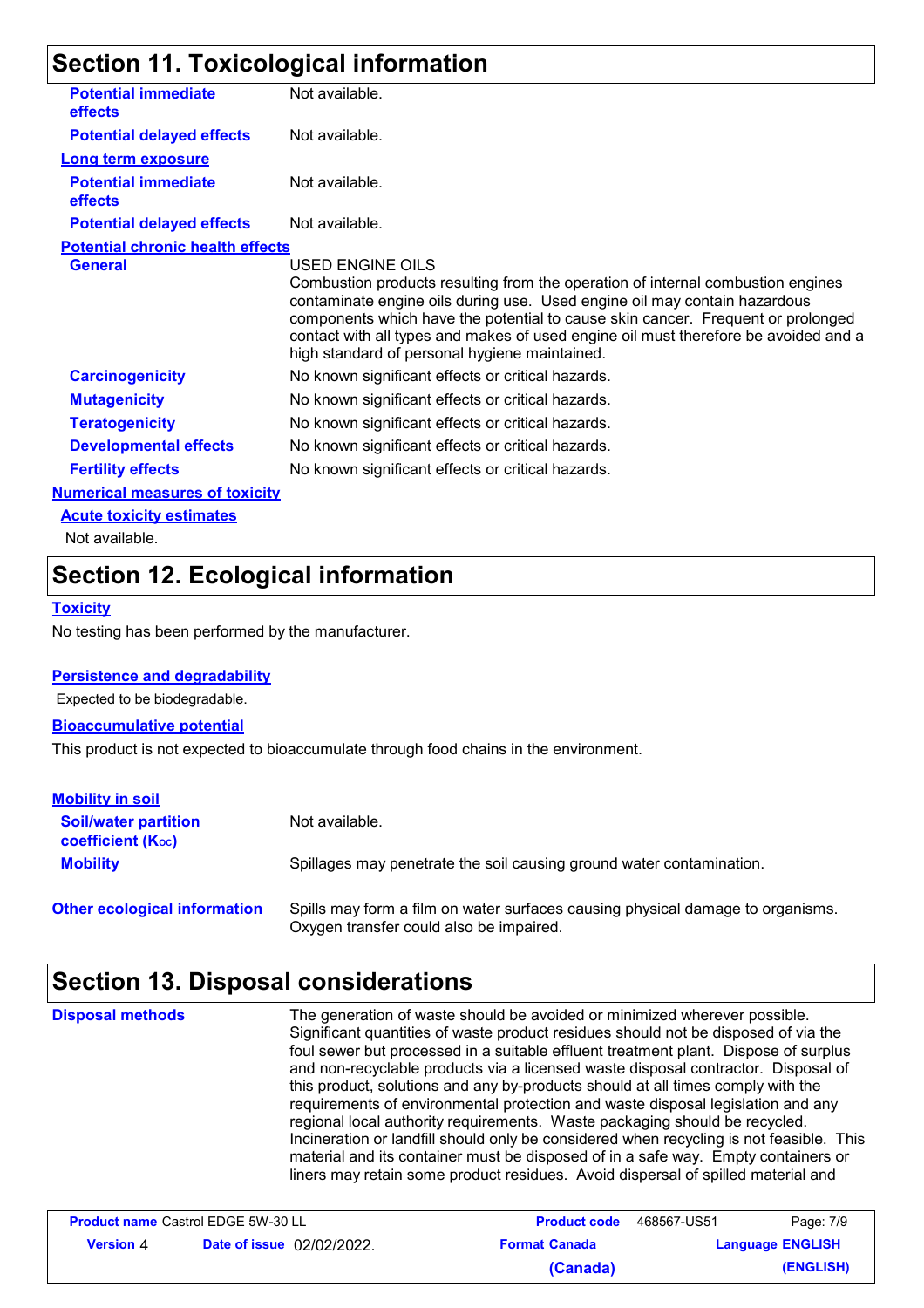# **Section 13. Disposal considerations**

runoff and contact with soil, waterways, drains and sewers.

# **Section 14. Transport information**

|                                      | <b>DOT Classification</b> | <b>TDG Classification</b> | <b>IMDG</b>              | <b>IATA</b>    |
|--------------------------------------|---------------------------|---------------------------|--------------------------|----------------|
| <b>UN number</b>                     | Not regulated.            | Not regulated.            | Not regulated.           | Not regulated. |
| <b>UN proper</b><br>shipping name    |                           |                           |                          | -              |
| <b>Transport</b><br>hazard class(es) |                           |                           |                          | -              |
| <b>Packing group</b>                 | $\blacksquare$            | ۰                         | $\overline{\phantom{0}}$ | ٠              |
| <b>Environmental</b><br>hazards      | No.                       | No.                       | No.                      | No.            |
| <b>Additional</b><br>information     | $\equiv$                  |                           |                          | ۰              |

**Special precautions for user** Not available.

Not available.

**Transport in bulk according to IMO instruments**

# **Section 15. Regulatory information**

### **Rotterdam Convention on Prior Informed Consent (PIC)**

Not listed.

### **Other regulations**

| <b>Australia inventory (AIIC)</b><br><b>Canada inventory</b>    | At least one component is not listed.<br>All components are listed or exempted.                          |
|-----------------------------------------------------------------|----------------------------------------------------------------------------------------------------------|
| <b>China inventory (IECSC)</b>                                  | At least one component is not listed.                                                                    |
| <b>Japan inventory (CSCL)</b>                                   | All components are listed or exempted.                                                                   |
| <b>Korea inventory (KECI)</b>                                   | At least one component is not listed.                                                                    |
| <b>Philippines inventory</b><br>(PICCS)                         | At least one component is not listed.                                                                    |
| <b>Taiwan Chemical</b><br><b>Substances Inventory</b><br>(TCSI) | At least one component is not listed.                                                                    |
| <b>United States inventory</b><br>(TSCA 8b)                     | All components are active or exempted.                                                                   |
| <b>REACH Status</b>                                             | For the REACH status of this product please consult your company contact, as<br>identified in Section 1. |